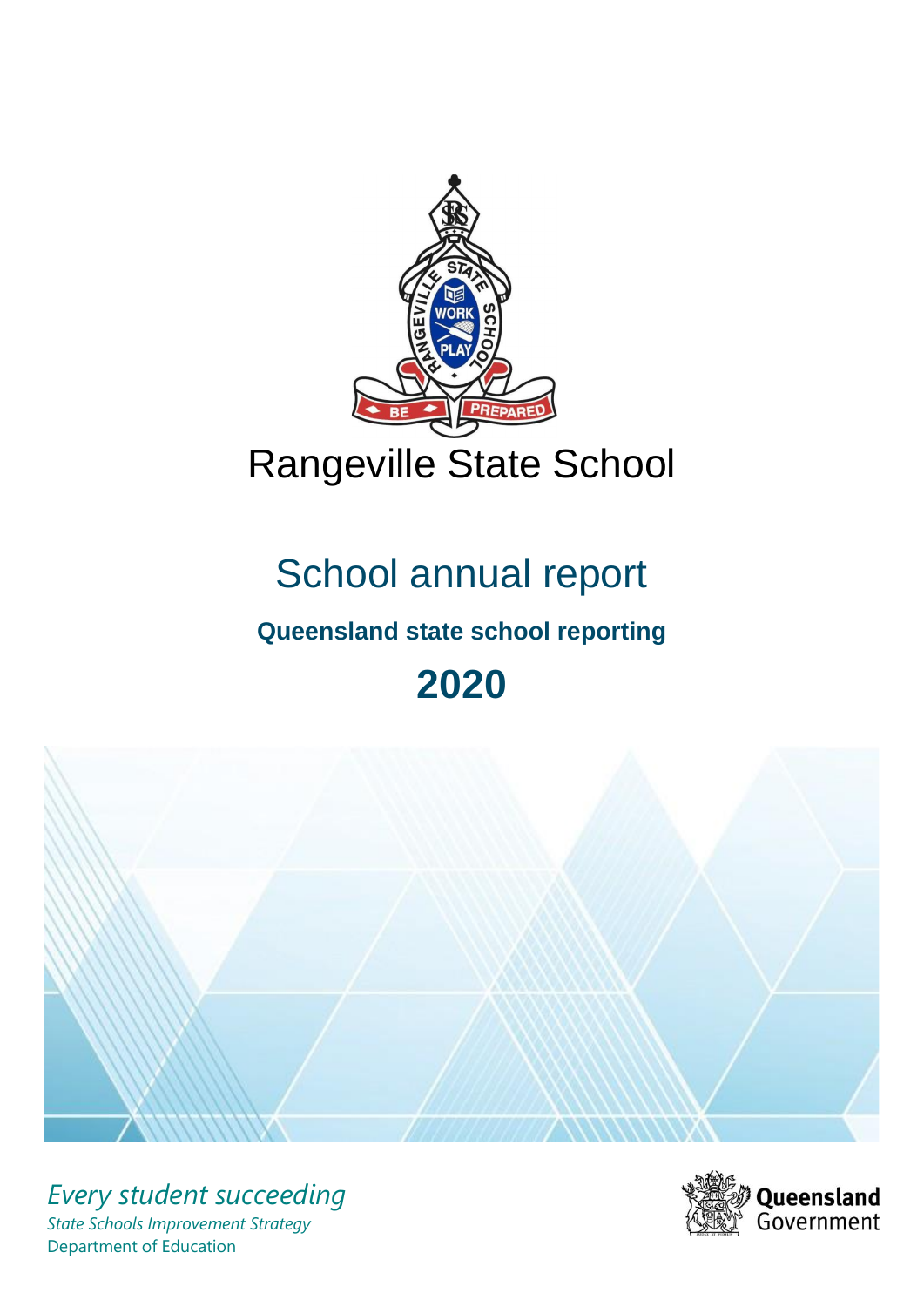**OFFICIAL – Public** Published as information source only. Public information used to create this report may not appear in this format in the public domain Please refer to disclaimer information.

#### **Contact details**

| <b>Postal Address</b> | 32A High Street Toowoomba 4350   |
|-----------------------|----------------------------------|
| <b>Phone</b>          | (07) 4617 7333                   |
| Fax                   | (07) 4617 7300                   |
| Email                 | principal@rangevilless.eq.edu.au |
| Website               | https://rangevilless.eg.edu.au   |

#### **Disclaimer**

The materials presented in this report are distributed by the Department of Education (the department) as an information source only. The information and data in this report is subject to change without notice.

The department makes no statements, representations, or warranties about the accuracy or completeness of, and you should not rely on, any information contained in this report.

The department disclaim all responsibility and all liability (including without limitation, liability in negligence) for all expenses, losses, damages and costs you might incur as a<br>result of the information in this report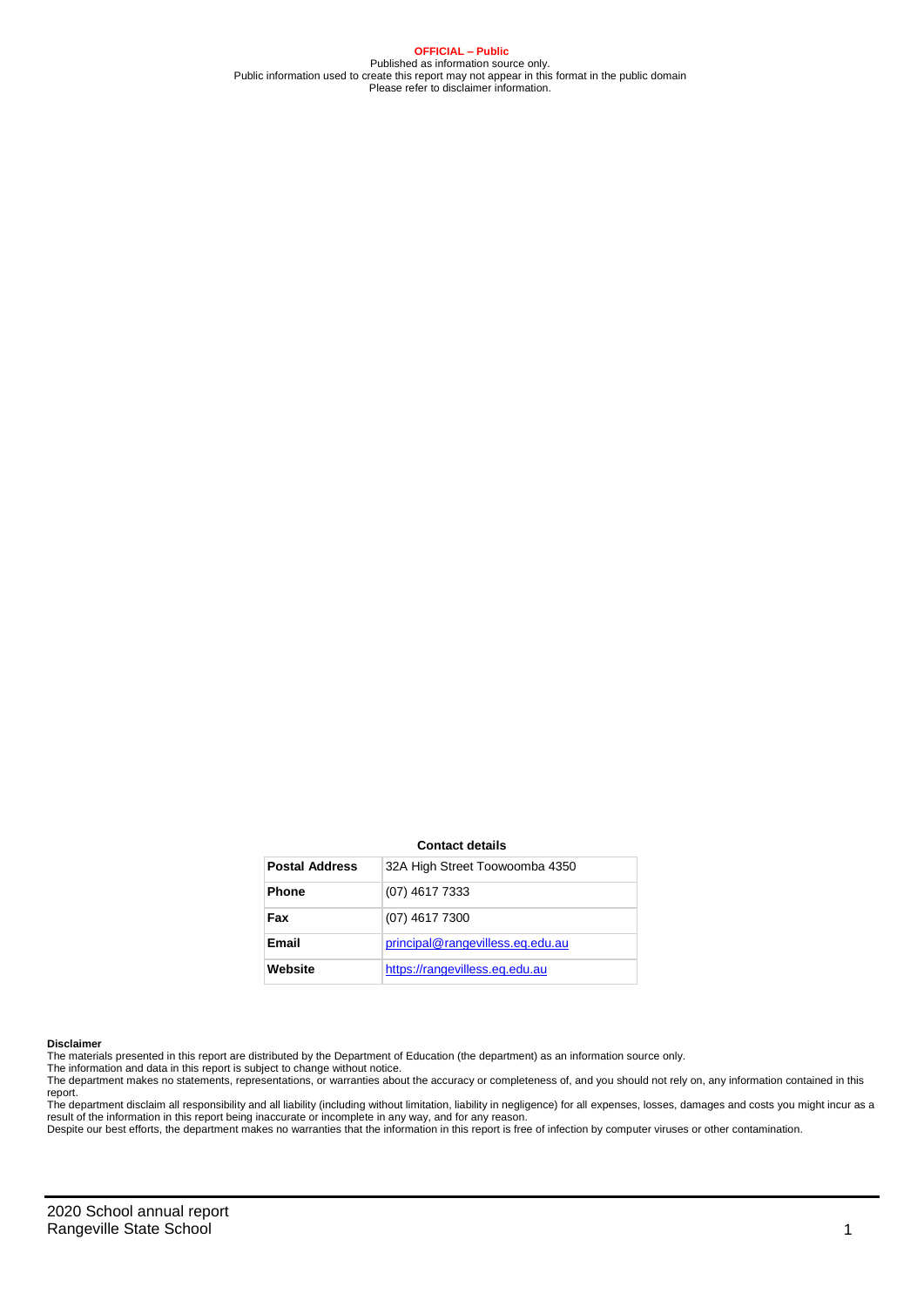| School context                   |                                                                                                                                                                                         |
|----------------------------------|-----------------------------------------------------------------------------------------------------------------------------------------------------------------------------------------|
| Coeducational or single sex      | Coeducational                                                                                                                                                                           |
| <b>Independent Public School</b> | No                                                                                                                                                                                      |
| Year levels offered in 2020      | Early Childhood - Year 6                                                                                                                                                                |
| <b>Webpages</b>                  | Additional information about Queensland state schools is located on the:<br>My School website<br>Queensland Government data website<br>Queensland Government schools directory website. |

# **Characteristics of the student body**

### **Student enrolments**

### **Table 1: Student enrolments by year level**

|                   |      | February |      |      | <b>August</b> |      |
|-------------------|------|----------|------|------|---------------|------|
| Year Level        | 2018 | 2019     | 2020 | 2018 | 2019          | 2020 |
| <b>Prep Year</b>  | 100  | 108      | 106  | 95   | 116           | 105  |
| Year 1            | 103  | 101      | 117  | 101  | 105           | 116  |
| Year <sub>2</sub> | 88   | 104      | 109  | 87   | 111           | 110  |
| Year 3            | 107  | 88       | 111  | 106  | 93            | 101  |
| Year 4            | 105  | 100      | 97   | 105  | 95            | 95   |
| Year 5            | 111  | 111      | 96   | 111  | 112           | 94   |
| Year <sub>6</sub> | 120  | 118      | 114  | 118  | 116           | 112  |
| <b>Total</b>      | 734  | 730      | 750  | 723  | 748           | 733  |

Notes

1. Student counts include headcount of all full- and part-time students at the school.

### **Average class sizes**

### **Table 2: Average class size information for each phase of schooling**

| <b>Year Levels</b> | 2018 | 2019 | 2020 |
|--------------------|------|------|------|
| Prep – Year 3      | 23   | 24   | フフ   |
| Year 4 – Year 6    | 26   | 25   | 25   |

Notes

1. Classes are measured against the target of 25 students per teacher in Prep to Year 3 and Years 11 to 12, and target of 28 students per teacher in Years 4 to 10. Where composite classes exist across cohorts (e.g. Year 3/4) the class size targets would be the lower cohort target.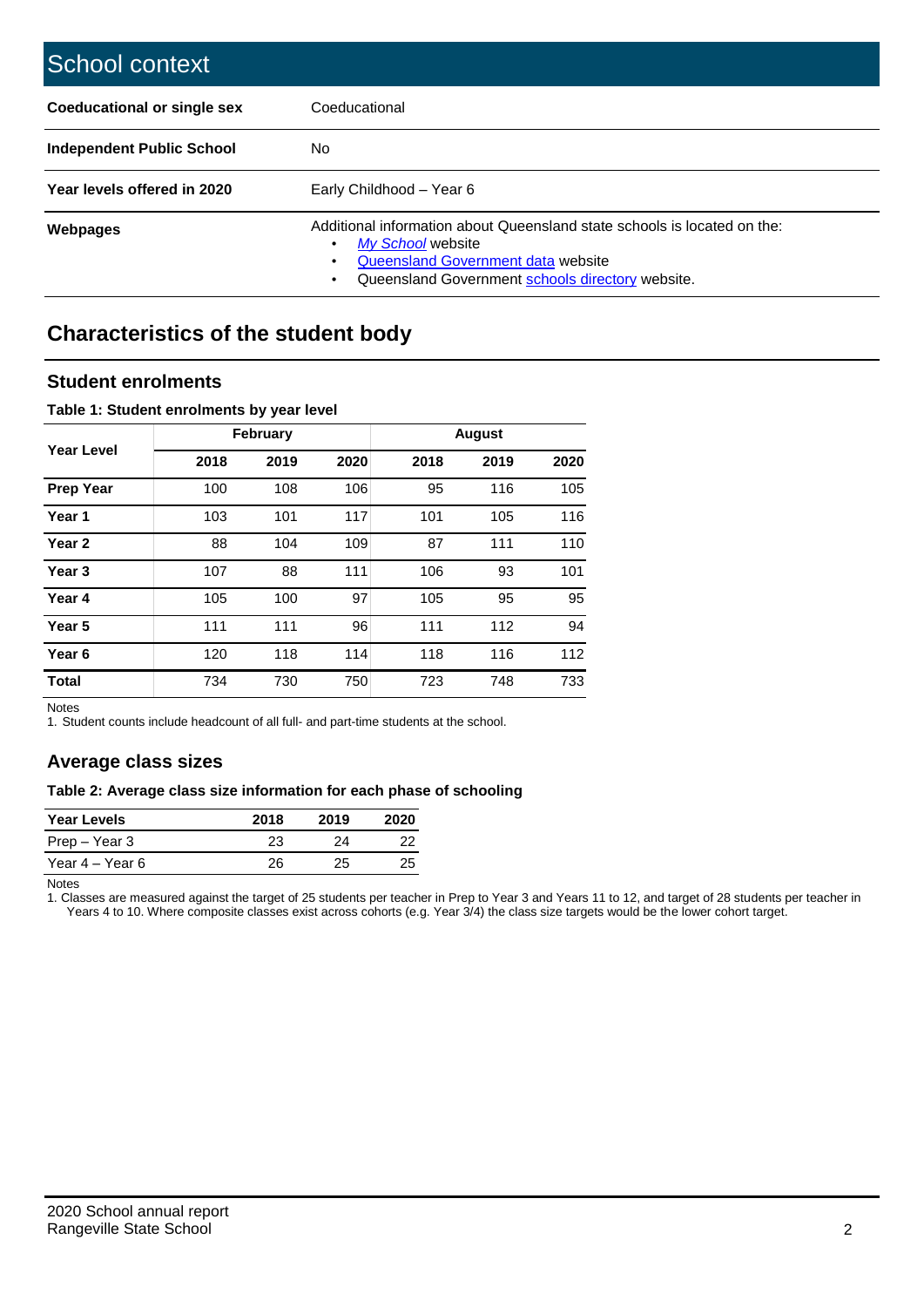### **Parent, student and staff satisfaction**

Tables 3–5 show selected items from the Parent/Caregiver, Student and Staff School Opinion Surveys. In response to the COVID-19 pandemic, the annual school opinion surveys of students, teachers and staff were not administered in 2020.

For state level information go to the *[School Opinion Survey](https://qed.qld.gov.au/publications/reports/statistics/schooling/schools/schoolopinionsurvey)* [webpage.](https://qed.qld.gov.au/publications/reports/statistics/schooling/schools/schoolopinionsurvey)

### **Table 3: Parent/Caregiver Survey**

| Percentage of parents/caregivers who agree <sup>1</sup> that:                                               | 2018   | 2019  | 2020 |
|-------------------------------------------------------------------------------------------------------------|--------|-------|------|
| My child is getting a good education at this school.                                                        | 100.0% | 98.4% |      |
| This is a good school.                                                                                      | 100.0% | 98.4% |      |
| My child likes being at this school. <sup>2</sup>                                                           | 100.0% | 98.4% |      |
| My child feels safe at this school. <sup>2</sup>                                                            | 100.0% | 96.9% |      |
| My child's learning needs are being met at this school. <sup>2</sup>                                        | 96.5%  | 96.9% |      |
| My child is making good progress at this school. <sup>2</sup>                                               | 100.0% | 98.4% |      |
| Teachers at this school expect my child to do his or her best. <sup>2</sup>                                 | 100.0% | 98.4% |      |
| Teachers at this school provide my child with useful feedback about his or her school<br>work. <sup>2</sup> | 93.1%  | 95.2% |      |
| Teachers at this school motivate my child to learn. <sup>2</sup>                                            | 100.0% | 96.9% |      |
| Teachers at this school treat students fairly. <sup>2</sup>                                                 | 98.3%  | 93.7% |      |
| I can talk to my child's teachers about my concerns. <sup>2</sup>                                           | 96.5%  | 98.4% |      |
| This school works with me to support my child's learning. <sup>2</sup>                                      | 94.7%  | 96.8% |      |
| This school takes parents' opinions seriously. <sup>2</sup>                                                 | 98.2%  | 98.3% |      |
| Student behaviour is well managed at this school. <sup>2</sup>                                              | 96.6%  | 93.7% |      |
| This school looks for ways to improve. <sup>2</sup>                                                         | 100.0% | 98.4% |      |
| This school is well maintained. <sup>2</sup>                                                                | 91.2%  | 92.2% |      |

Notes

1. *Agree* represents the percentage of respondents who Somewhat Agree, Agree or Strongly Agree with the statement.

2. Nationally agreed parents/caregiver items.

3. DW = Data withheld to ensure confidentiality.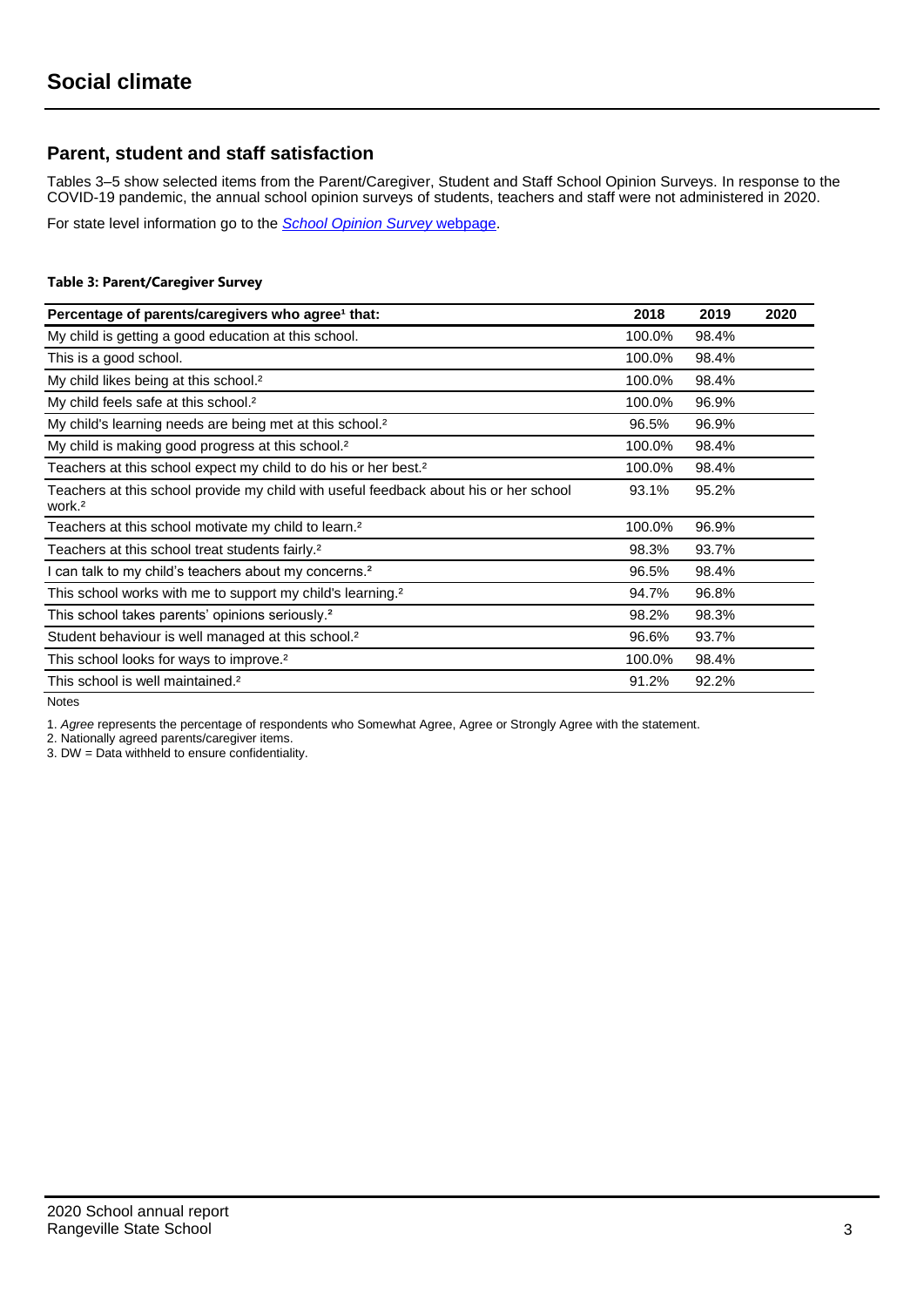### **Table 4: Student Survey**

| Percentage of students who agree <sup>1</sup> that:                            | 2018  | 2019  | 2020 |
|--------------------------------------------------------------------------------|-------|-------|------|
| am getting a good education at my school.                                      | 96.5% | 96.9% |      |
| I like being at my school. <sup>2</sup>                                        | 91.1% | 92.2% |      |
| I feel safe at my school. <sup>2</sup>                                         | 93.0% | 95.3% |      |
| My teachers motivate me to learn. <sup>2</sup>                                 | 96.5% | 96.8% |      |
| My teachers expect me to do my best. <sup>2</sup>                              | 99.1% | 99.2% |      |
| My teachers provide me with useful feedback about my school work. <sup>2</sup> | 92.9% | 93.0% |      |
| Teachers at my school treat students fairly. <sup>2</sup>                      | 89.4% | 88.9% |      |
| can talk to my teachers about my concerns. <sup>2</sup>                        | 86.8% | 82.8% |      |
| My school takes students' opinions seriously. <sup>2</sup>                     | 92.9% | 89.9% |      |
| Student behaviour is well managed at my school. <sup>2</sup>                   | 80.5% | 86.8% |      |
| My school looks for ways to improve. <sup>2</sup>                              | 98.2% | 98.4% |      |
| My school is well maintained. <sup>2</sup>                                     | 89.3% | 89.9% |      |
| My school gives me opportunities to do interesting things. <sup>2</sup>        | 93.9% | 93.0% |      |

Notes

1. *Agree* represents the percentage of respondents who Somewhat Agree, Agree or Strongly Agree with the statement.

2. Nationally agreed student items.

3. DW = Data withheld to ensure confidentiality.

### **Table 5: Staff Survey**

| Percentage of staff who agree <sup>1</sup> that:                                                            | 2018   | 2019   | 2020 |
|-------------------------------------------------------------------------------------------------------------|--------|--------|------|
| I enjoy working at this school.                                                                             | 97.9%  | 100.0% |      |
| I feel this school is a safe place in which to work.                                                        | 100.0% | 97.4%  |      |
| I receive useful feedback about my work at this school.                                                     | 97.9%  | 84.6%  |      |
| I feel confident embedding Aboriginal and Torres Strait Islander perspectives across the<br>learning areas. | 93.8%  | 96.3%  |      |
| Students are treated fairly at this school.                                                                 | 95.7%  | 97.4%  |      |
| Student behaviour is well managed at this school.                                                           | 95.7%  | 89.7%  |      |
| Staff are well supported at this school.                                                                    | 97.9%  | 84.6%  |      |
| This school takes staff opinions seriously.                                                                 | 95.7%  | 87.2%  |      |
| This school looks for ways to improve.                                                                      | 97.9%  | 97.4%  |      |
| This school is well maintained.                                                                             | 91.5%  | 82.1%  |      |
| This school gives me opportunities to do interesting things.                                                | 100.0% | 87.2%  |      |

Notes

1. *Agree* represents the percentage of respondents who Somewhat Agree, Agree or Strongly Agree with the statement.

2. DW = Data withheld to ensure confidentiality.

## **Description of how this school manages non-attendance**

Queensland state schools manage non-attendance in line with the Queensland Department of Education procedures: *[Managing Student Absences and Enforcing Enrolment and Attendance at State Schools](https://ppr.qed.qld.gov.au/pp/managing-student-absences-and-enforcing-enrolment-and-attendance-at-state-schools-procedure)*; and *[Roll Marking in State Schools,](https://ppr.qed.qld.gov.au/pp/roll-marking-in-state-schools-procedure)* which outline processes for managing and recording student attendance and absenteeism.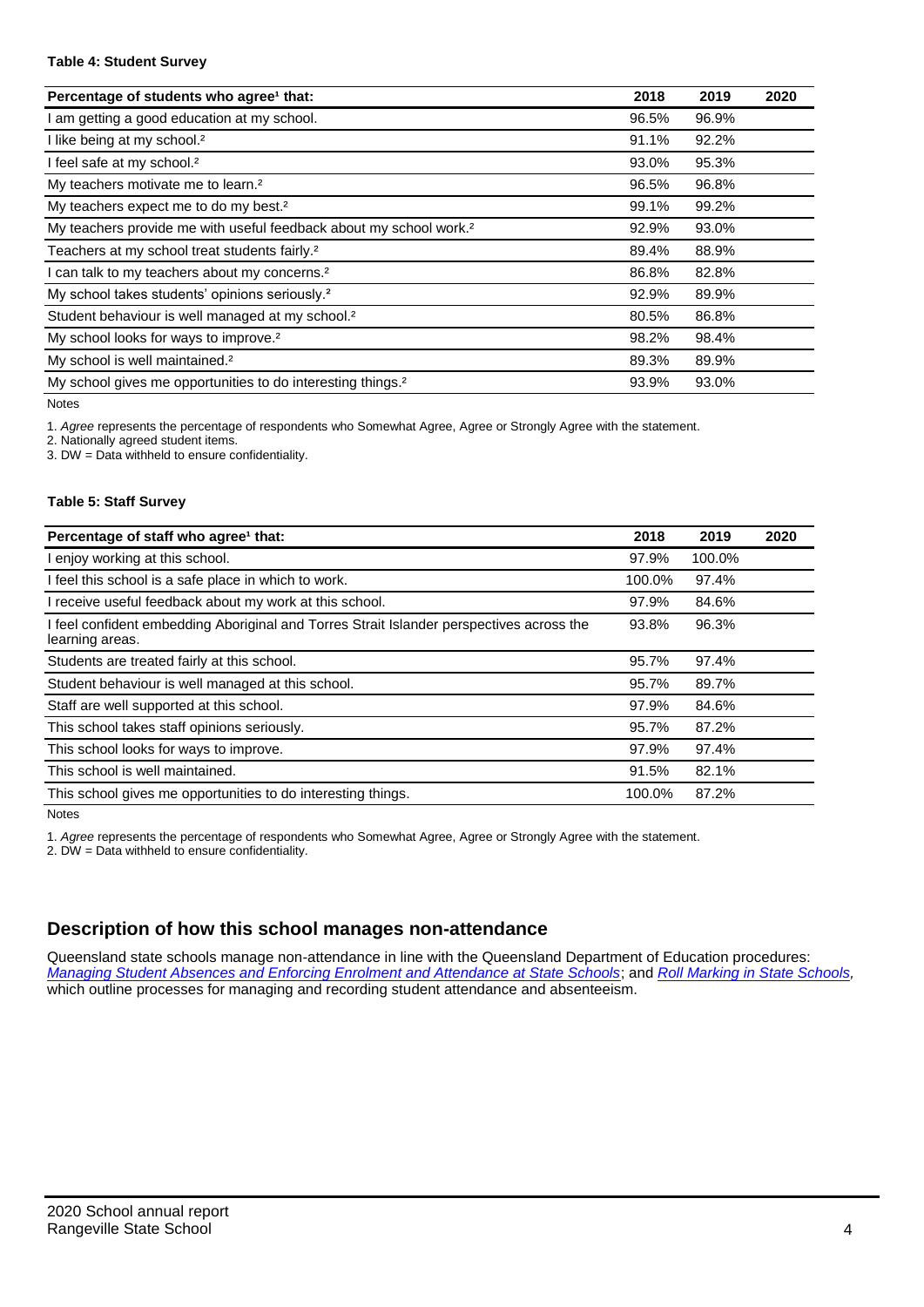## **School disciplinary absences**

### **Table 6: Count of school disciplinary absences at this school**

| Type of school disciplinary absence | 2018 | 2019 | 2020 |
|-------------------------------------|------|------|------|
| <b>Short Suspension</b>             | 18   | 28   | 9    |
| Long Suspension                     | 0    |      |      |
| Exclusion                           | O    |      |      |
| Total                               | 18   | 28   | 9    |

Notes

1. School disciplinary absence (SDA) data is a total of short suspensions (1–10 days), long suspensions (11–20 days), exclusions and cancellations. 2. The number of SDAs is not the number of students who received an SDA as one student may be suspended several times in a school year. Each time a student is suspended it is recorded as an additional SDA. The data does not reflect the outcomes of appeal decisions.

3. 2020 data was impacted by the COVID-19 health emergency. There were significantly fewer SDAs during the home-based learning period (the first five weeks of Term 2) compared to previous years.

# **School funding**

### **School income broken down by funding source**

School income, reported by financial year accounting cycle using standardised national methodologies and broken down by funding source is available via the *[My School](http://www.myschool.edu.au/)* website.

### *How to access our income details*

- 1. Click on the *My School* link [http://www.myschool.edu.au/.](http://www.myschool.edu.au/)
- 2. Enter the school name or suburb of the school you wish to search.

| Search by school name or suburb | <b>School sector</b> | <b>School type</b><br>447 | <b>State</b> | ∽ |
|---------------------------------|----------------------|---------------------------|--------------|---|
|                                 |                      |                           |              |   |

3. Click on *View School Profile* to access the school's profile.



4. Click on *Finances* and select the appropriate year to view school financial information.

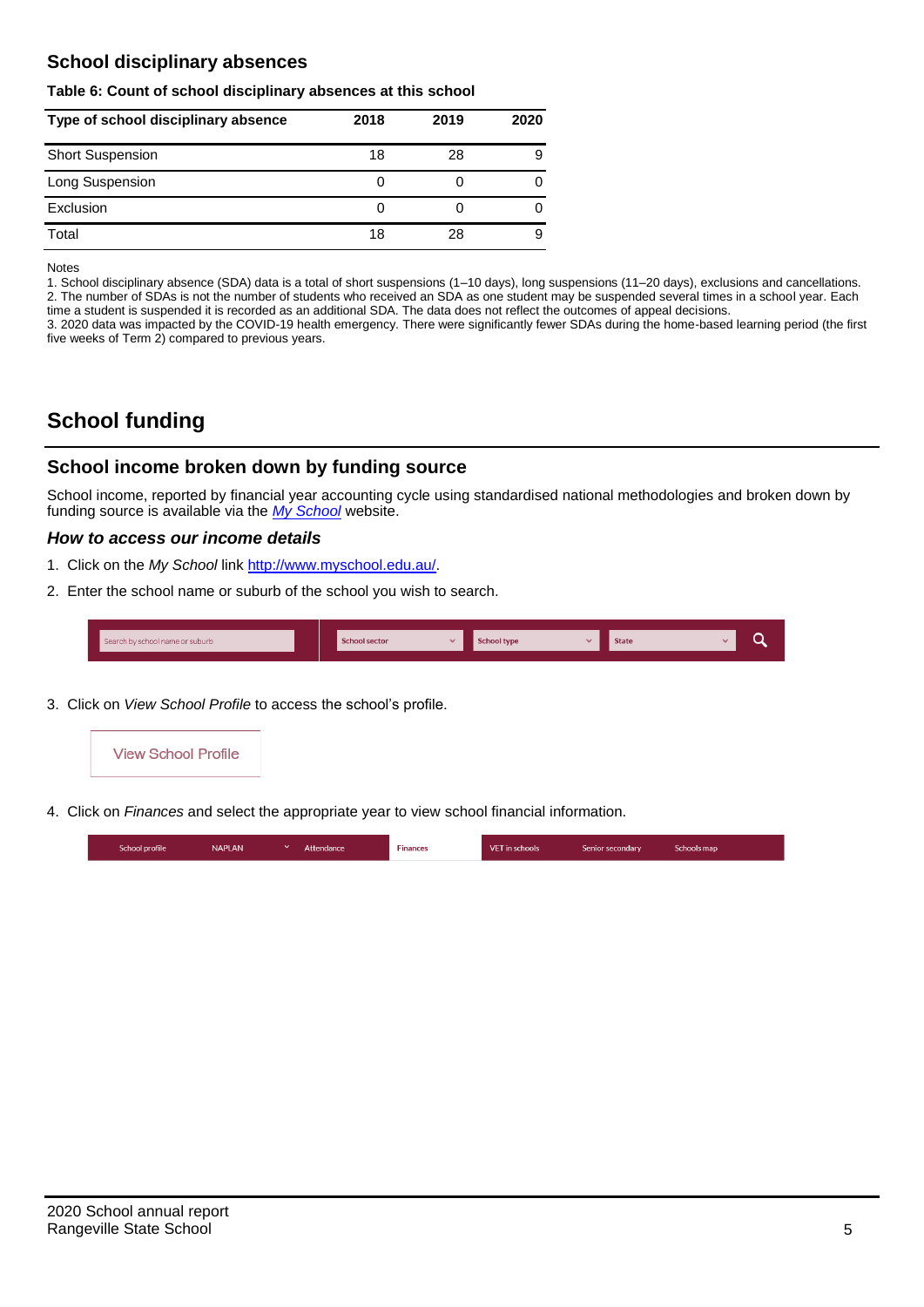# **Teacher standards and qualifications**

The *Teacher registration eligibility requirements: Policy* (p.1) states:

To be eligible for registration, a person must satisfy the Queensland College of Teachers (QCT) that they meet requirements regarding qualification and experience, or have otherwise met the requirements of the *Australian Professional Standards for Teachers* (APST). A person must also satisfy the QCT that they are suitable to teach and meet English language proficiency requirements. All these requirements are specified in the Act and the *Education (Queensland College of Teachers) Regulation 2005* (the Regulation).

The qualifications required for teacher registration are successful completion of either -

- (a) a four-year initial teacher education program including teacher education studies of at least one year (e.g. a Bachelor of Education, or a double Bachelor degree in Science and Teaching) or
- (b) a one-year graduate initial teacher education program following a degree (e.g. a one-year Graduate Diploma of Education (Secondary) after a three-year Bachelor degree) or
- (c) another course of teacher education that the QCT is reasonably satisfied is the equivalent of (a) or (b). These are considered on a case-by-case basis.

For more information, please refer to the following link:

• <https://www.qct.edu.au/registration/qualifications>

# **Workforce composition**

### **Staff composition, including Indigenous staff**

### **Table 7: Workforce composition for this school**

|                    | <b>Teaching staff</b> |      |      | Non-teaching staff |      |      | Indigenous staff |      |      |
|--------------------|-----------------------|------|------|--------------------|------|------|------------------|------|------|
| <b>Description</b> | 2018                  | 2019 | 2020 | 2018               | 2019 | 2020 | 2018             | 2019 | 2020 |
| Headcount          | 55                    | 54   | 58   | 36                 | 39   | 41   | <5               |      |      |
| <b>FTF</b>         | 50                    | 50   | 52   | 24                 | 26   | 27   | <5               | כ:>  |      |

Notes

1. Teaching staff includes school leaders.<br>2. Indigenous refers to Aboriginal and Tor

2. Indigenous refers to Aboriginal and Torres Strait Islander people of Australia.<br>3. FTE = full-time equivalent

 $FTE = full-time equivalent$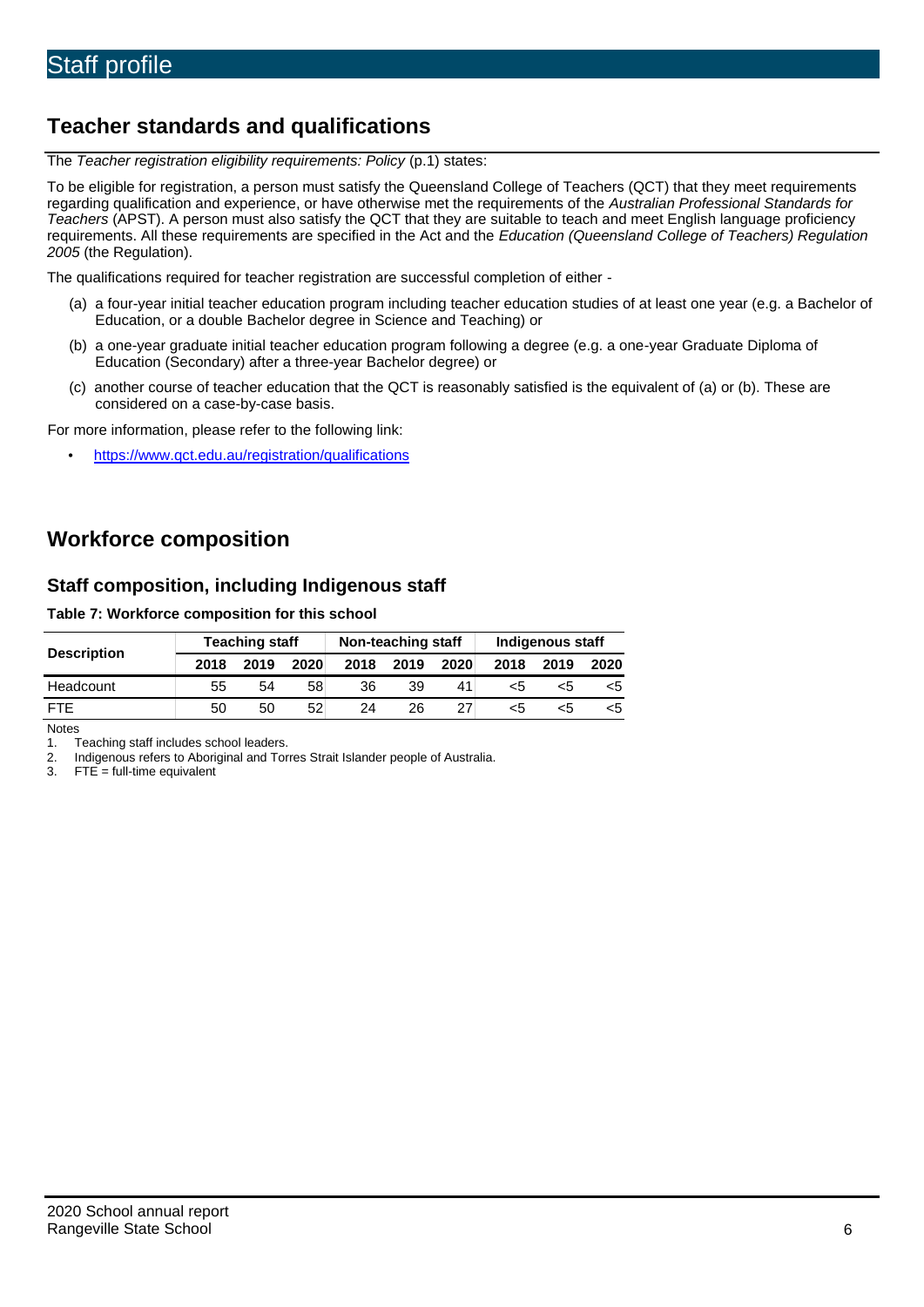# **Key student outcomes**

### **Student attendance**

Tables 8–9 show attendance rates at this school as percentages. In 2020, the COVID-19 health emergency affected student attendance in Queensland Government schools. Comparisons between 2020 and previous years' attendance data should not be made.

### **Table 8: Overall student attendance at this school**

| <b>Description</b>                                  | 2018 | 2019 | 2020 |
|-----------------------------------------------------|------|------|------|
| Overall attendance rate for students at this school | 93%  | 94%  | 92%  |

Notes<br>1. Th

The student attendance rate is based on Semester 1 each year and is generated by dividing the total of full-days and part-days that students

attended, and comparing this to the total of all possible days for students to attend, expressed as a percentage.

2. Full-time students only.

#### **Table 9: Student attendance rates for each year level at this school**

| <b>Year Level</b> | 2018 | 2019 | 2020 |
|-------------------|------|------|------|
| Prep Year         | 93%  | 94%  | 92%  |
| Year <sub>1</sub> | 93%  | 94%  | 92%  |
| Year 2            | 93%  | 93%  | 91%  |
| Year <sub>3</sub> | 94%  | 93%  | 91%  |
| Year 4            | 93%  | 94%  | 92%  |
| Year 5            | 95%  | 94%  | 91%  |
| Year <sub>6</sub> | 92%  | 93%  | 92%  |

Notes

1. The student attendance rate is based on Semester 1 each year and is generated by dividing the total of full-days and part-days that students attended, and comparing this to the total of all possible days for students to attend, expressed as a percentage.

2. Full-time students only.<br>3. DW = Data withheld to

 $DW = Data$  withheld to ensure confidentiality